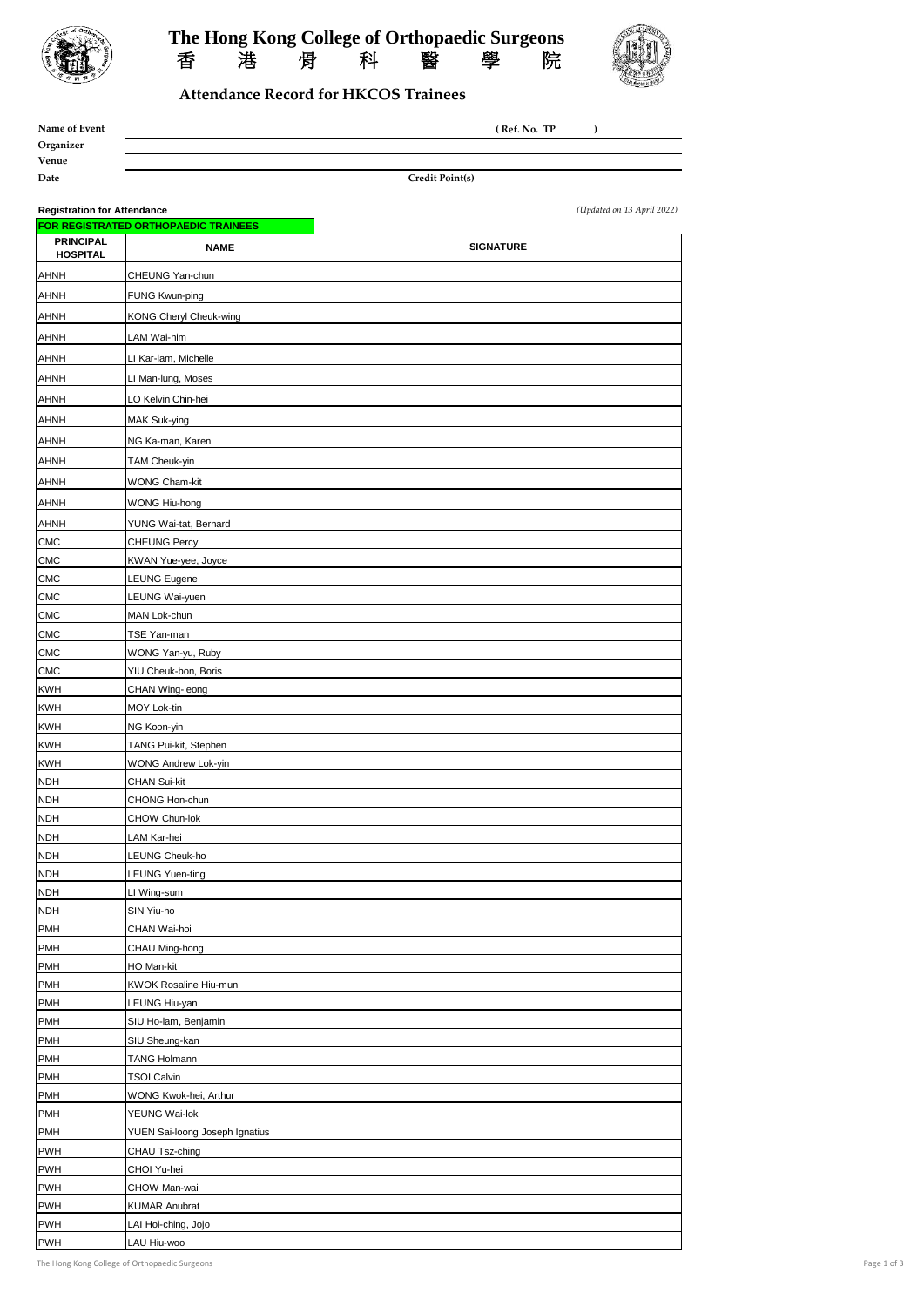| <b>PRINCIPAL</b><br><b>HOSPITAL</b> | <b>NAME</b>                          | <b>SIGNATURE</b> |
|-------------------------------------|--------------------------------------|------------------|
| <b>PWH</b>                          | LAU Tsun-kit                         |                  |
| <b>PWH</b>                          | MAK Wang-fung, Rex                   |                  |
| <b>PWH</b>                          | MAN Lok-chi, Sheryl                  |                  |
| <b>PWH</b>                          | NG Jonathan Patrick                  |                  |
| <b>PWH</b>                          | PANG Florence Ou-suet                |                  |
| <b>PWH</b>                          | TSUI Kwan-hung, Moya                 |                  |
| <b>PWH</b>                          | WONG Chun-lai                        |                  |
| <b>PWH</b>                          | WONG Ying-ying, Ashley               |                  |
| <b>PWH</b>                          | WOO On-fai, Arthur                   |                  |
| <b>PYNEH</b>                        | CHONG Yau-chun                       |                  |
| <b>PYNEH</b>                        | CHU Simon Chien-heng                 |                  |
| <b>PYNEH</b>                        | CHU Wing-yiu, Claudia                |                  |
| <b>PYNEH</b>                        | FONG Ho-ken                          |                  |
| <b>PYNEH</b>                        | HUI Kar-ching, Raymond               |                  |
| <b>PYNEH</b>                        | LEUNG Arnold Nicholas Tai-chi        |                  |
| <b>PYNEH</b>                        | SZETO Wun-kee                        |                  |
| <b>PYNEH</b>                        | TANG Long-ching, Lusanda             |                  |
| <b>PYNEH</b>                        | TO Chak-yam                          |                  |
| <b>PYNEH</b>                        | YAM Joyce Oching                     |                  |
| QEH                                 | ANG Adrian Bing-fung                 |                  |
| QEH                                 | CHAN Chao-kun, Angus                 |                  |
| QEH                                 | CHAN Ho-wai, Jensen                  |                  |
| QEH<br>QEH                          | CHAN Tsz-kin<br>CHIBA Zareen Sui-yin |                  |
| QEH                                 | HO Yan-ho, John                      |                  |
| QEH                                 | KUMAMOTO Wataru                      |                  |
| QEH                                 | LAM Ho-tung                          |                  |
| QEH                                 | LO Sze-fai                           |                  |
| QEH                                 | SO Karen Hoi-ting                    |                  |
| QEH                                 | WONG Cheuk-wai                       |                  |
| QEH                                 | WONG Chi-kuen                        |                  |
| QEH                                 | WONG Tsz-lok, Michael                |                  |
| QEH                                 | YANG Zhen-wei                        |                  |
| QEH                                 | YEE Ho-fung                          |                  |
| QMH                                 | CHENG Shun-sing                      |                  |
| QMH                                 | CHEUNG Sin-chi, Kelvin               |                  |
| QMH                                 | FANG Yan-jin, Samuel                 |                  |
| QMH                                 | FOK Chi-him, Kevin                   |                  |
| QMH                                 | <b>HO Nicola Tessa</b>               |                  |
| QMH                                 | LAU Wai-hong                         |                  |
| QMH                                 | LEUNG Ching-ngai                     |                  |
| QMH                                 | LEUNG Felix                          |                  |
| QMH                                 | LEUNG Ka-chun                        |                  |
| QMH                                 | LEUNG Lik-hang, Brian                |                  |
| QMH<br>QMH                          | LIU Wai-kiu, Thomas<br>SIU Brian Wah |                  |
| QMH                                 | TAN Jun-horng                        |                  |
| QMH                                 | TONG Chi-him                         |                  |
| QMH                                 | WONG Douglas Kar-heng                |                  |
| QMH                                 | WONG Siu-him, Janus                  |                  |
| QMH                                 | YIU On-lap                           |                  |
| QMH                                 | YEE Hon-fai, Andy                    |                  |
| <b>TKOH</b>                         | CHAN Tin-mong                        |                  |
| <b>TKOH</b>                         | CHENG Chun-wai                       |                  |
| <b>TKOH</b>                         | HO Tsz-ying, Giselle                 |                  |
| <b>TKOH</b>                         | LAM Cho-wai                          |                  |
| <b>TKOH</b>                         | LAM Hoi-tung                         |                  |
| <b>TKOH</b>                         | LEE Tsz-ching                        |                  |
| <b>TKOH</b>                         | LEUNG Chun-yiu                       |                  |
| <b>TKOH</b>                         | LEUNG Kit                            |                  |
| <b>TKOH</b>                         | MAK Chun-hei                         |                  |
| <b>TKOH</b>                         | PANG Yee-ting                        |                  |
| <b>TKOH</b>                         | TSANG Ming-kin, Alan                 |                  |
| <b>TKOH</b>                         | WONG Justin Hoi-lui                  |                  |
| <b>TKOH</b>                         | YEUNG Lewis Yan                      |                  |